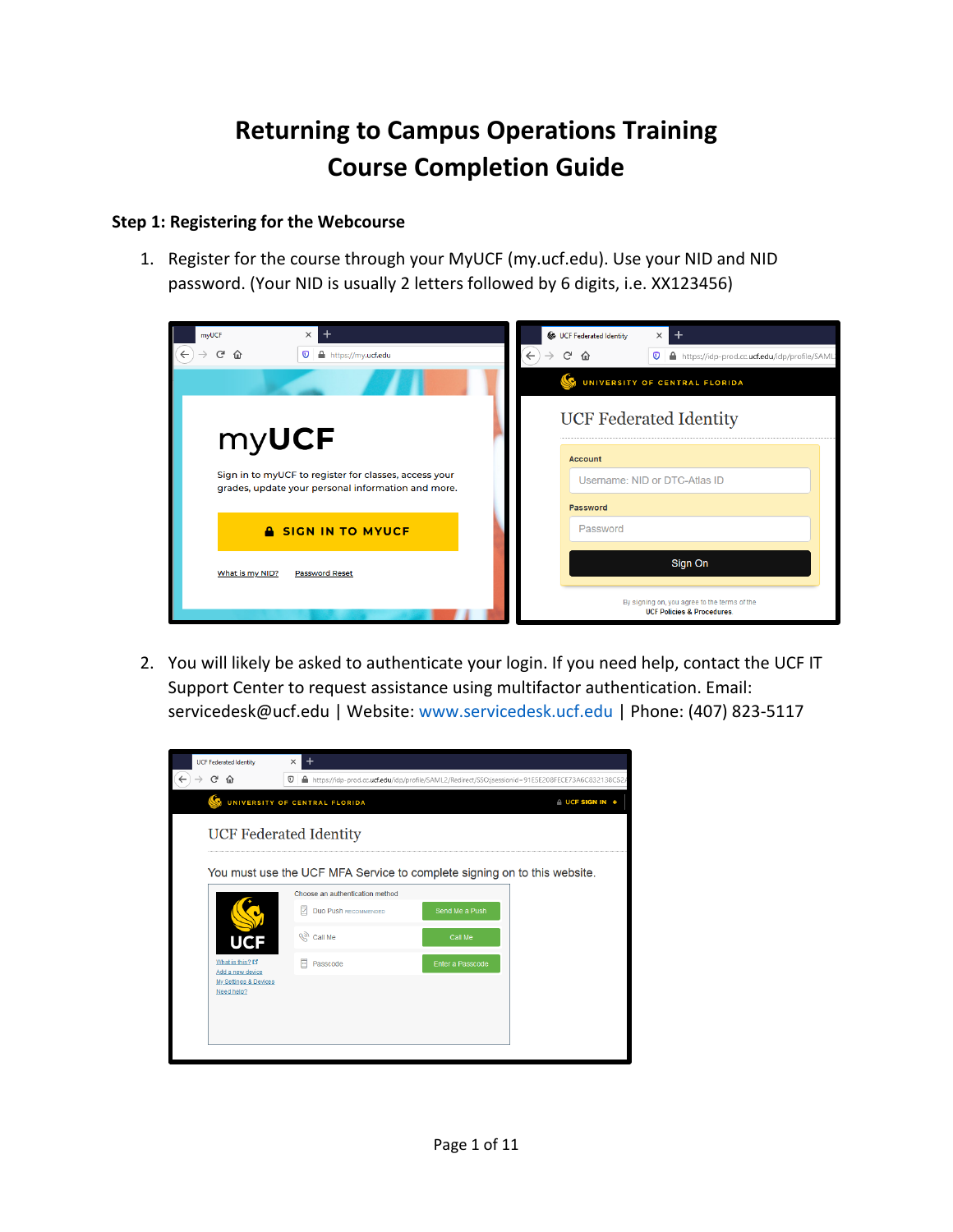3. Once you are logged in to myUCF, click *Employee Self Service.*



4. Next, click *Learning and Development.*

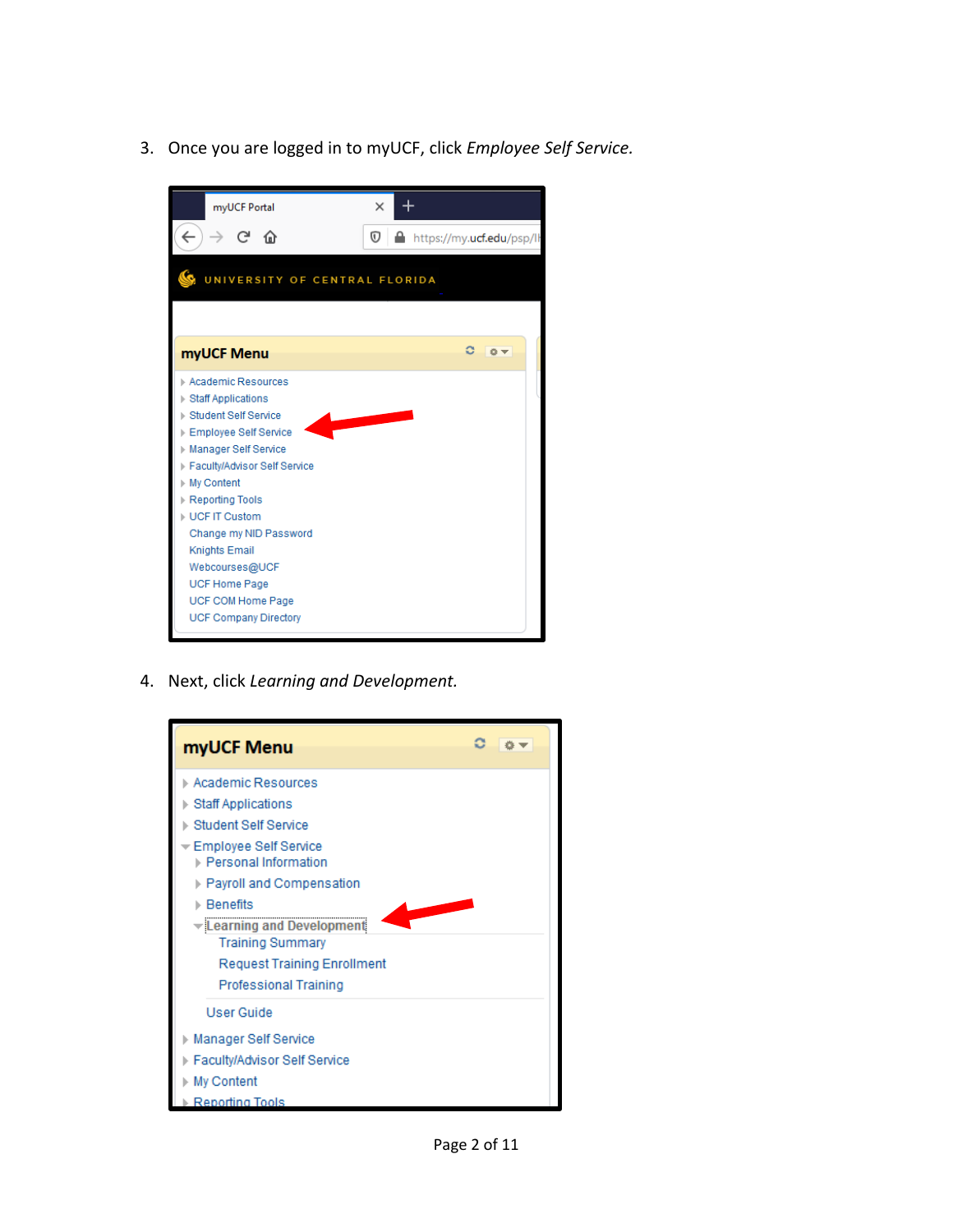5. Next, click *Request Training Enrollment.*

| UNIVERSITY OF CENTRAL FLORIDA                   |     |  |  |  |  |
|-------------------------------------------------|-----|--|--|--|--|
|                                                 |     |  |  |  |  |
| myUCF Menu                                      | ■森▼ |  |  |  |  |
| Academic Resources                              |     |  |  |  |  |
| ▶ Staff Applications                            |     |  |  |  |  |
| ▶ Student Self Service                          |     |  |  |  |  |
| Employee Self Service<br>▶ Personal Information |     |  |  |  |  |
| Payroll and Compensation                        |     |  |  |  |  |
| ▶ Benefits                                      |     |  |  |  |  |
| Examing and Development                         |     |  |  |  |  |
| <b>Training Summary</b>                         |     |  |  |  |  |
| <b>Request Training Enrollment</b>              |     |  |  |  |  |
| <b>Professional Training</b>                    |     |  |  |  |  |
| <b>User Guide</b>                               |     |  |  |  |  |
| Manager Self Service                            |     |  |  |  |  |
| Faculty/Advisor Self Service                    |     |  |  |  |  |
| My Content                                      |     |  |  |  |  |

6. Click *Search by Course Name.*

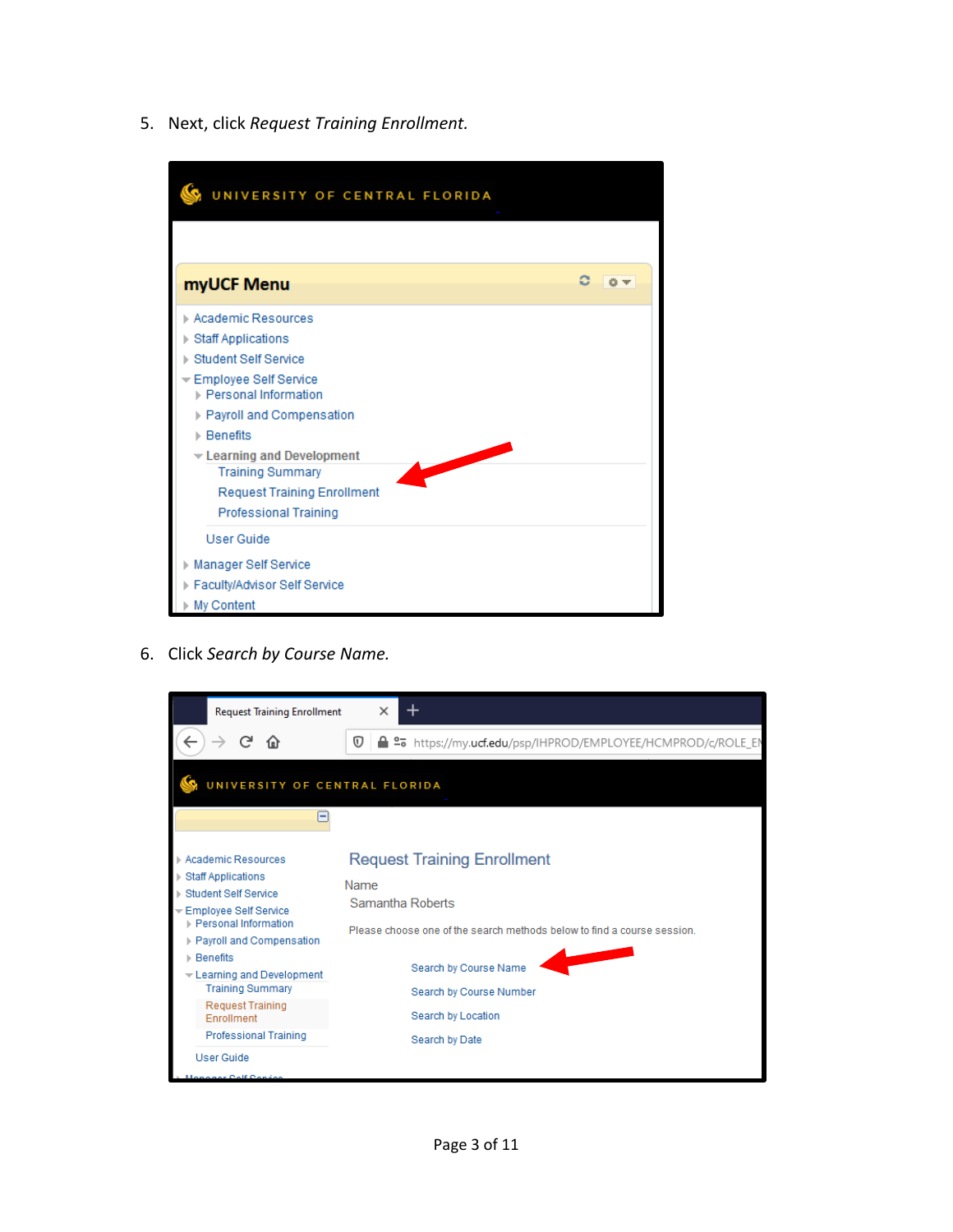7. Type in "*Returning"* and click *Search*.

| -                                               |                                                                                                                                                                  |
|-------------------------------------------------|------------------------------------------------------------------------------------------------------------------------------------------------------------------|
|                                                 |                                                                                                                                                                  |
| <b>Academic Resources</b>                       | <b>Request Training Enrollment</b>                                                                                                                               |
| <b>Staff Applications</b>                       | <b>Course Search</b>                                                                                                                                             |
| <b>Student Self Service</b>                     |                                                                                                                                                                  |
| Employee Self Service<br>▶ Personal Information | Enter a full or partial course name and select the Search button to get a list of matching courses. Leave the<br>course name blank to get a list of all courses. |
| Payroll and Compensation                        |                                                                                                                                                                  |
| ▶ Benefits                                      | Course Name Returning to Campus Operations<br>Search                                                                                                             |
| Eearning and Development                        |                                                                                                                                                                  |
| <b>Training Summary</b>                         |                                                                                                                                                                  |
| <b>Request Training</b><br>Enrollment           | <b>Return to Request Training Enrollment</b>                                                                                                                     |
| <b>Professional Training</b>                    |                                                                                                                                                                  |

8. Click *View Available Sessions*

| UNIVERSITY OF CENTRAL FLORIDA<br>╒                                                    |                                                                                                                                                                  |                  |                         |                                |  |
|---------------------------------------------------------------------------------------|------------------------------------------------------------------------------------------------------------------------------------------------------------------|------------------|-------------------------|--------------------------------|--|
| <b>Academic Resources</b><br><b>Staff Applications</b><br><b>Student Self Service</b> | <b>Request Training Enrollment</b><br><b>Course Search</b>                                                                                                       |                  |                         |                                |  |
| Employee Self Service<br>▶ Personal Information<br>Payroll and Compensation           | Enter a full or partial course name and select the Search button to get a list of matching courses. Leave the<br>course name blank to get a list of all courses. |                  |                         |                                |  |
| $\triangleright$ Benefits<br>Eearning and Development<br><b>Training Summary</b>      | <b>Course Name Returning to Campus Operations</b><br>Search                                                                                                      |                  |                         |                                |  |
| <b>Request Training</b><br>Enrollment<br><b>Professional Training</b>                 | <b>Course Details</b>                                                                                                                                            |                  |                         |                                |  |
|                                                                                       | <b>Description</b>                                                                                                                                               | Course<br>Detail | Course<br><b>Number</b> | <b>Session Availability</b>    |  |
| <b>User Guide</b>                                                                     | Returning to Campus Operations                                                                                                                                   | 0                | <b>PER231</b>           | <b>View Available Sessions</b> |  |
| <b>Manager Self Service</b><br>Faculty/Advisor Self Service<br>▶ My Content           | Return to Request Training Enrollment                                                                                                                            |                  |                         |                                |  |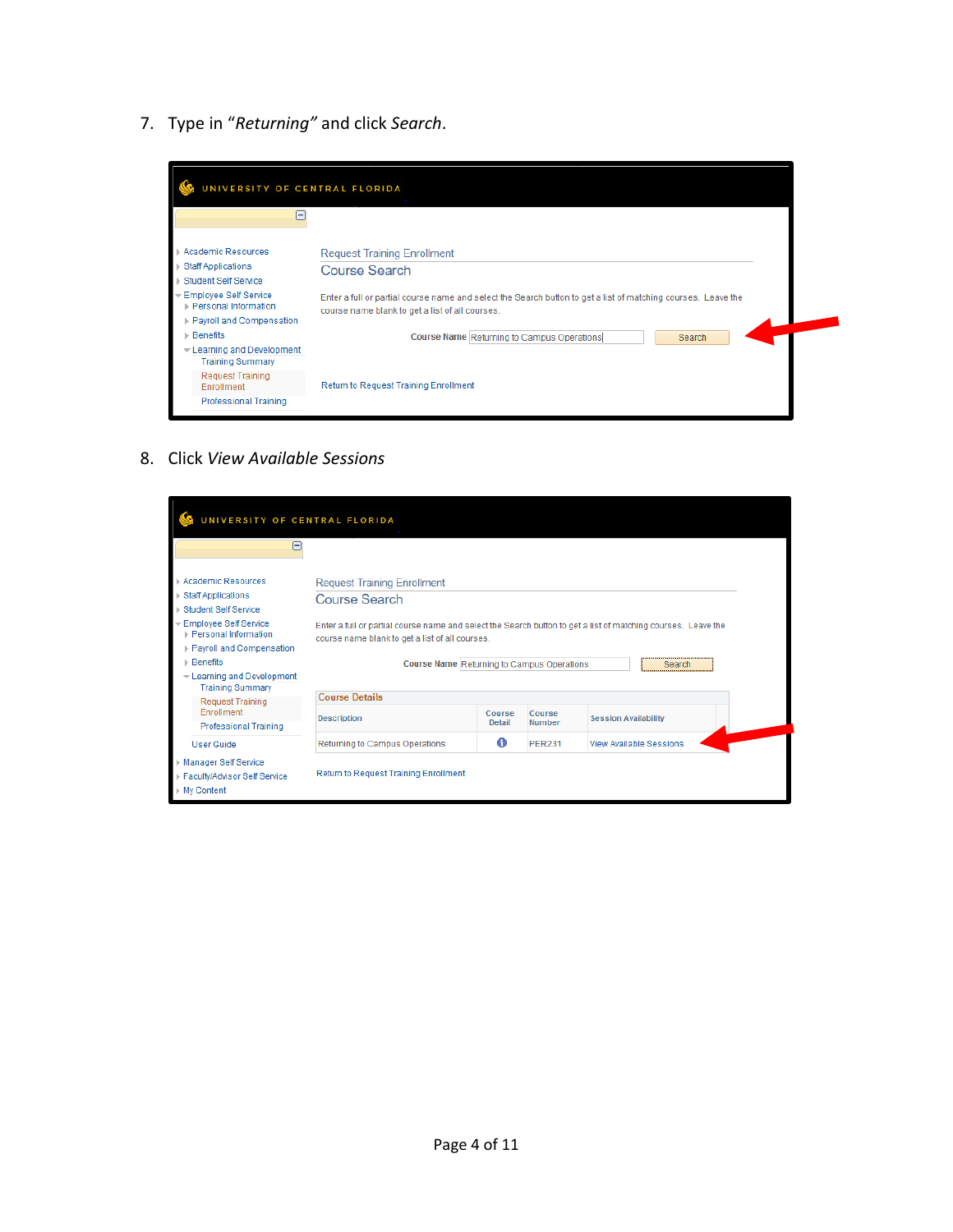9. Click the *Session Number* for the first available session and confirm your registration on the next screen. **IMPORTANT! Be sure to select the session with the next** *future* **date**

| INIVERSITY OF CENTRAL FLORIDA                                                                                                                                                                      |                                                                                                                                                                                                                                                                           |                                       |                            |                         |     |                   |            |  |
|----------------------------------------------------------------------------------------------------------------------------------------------------------------------------------------------------|---------------------------------------------------------------------------------------------------------------------------------------------------------------------------------------------------------------------------------------------------------------------------|---------------------------------------|----------------------------|-------------------------|-----|-------------------|------------|--|
| н                                                                                                                                                                                                  |                                                                                                                                                                                                                                                                           |                                       |                            |                         |     |                   |            |  |
| <b>Academic Resources</b><br><b>Staff Applications</b><br><b>Student Self Service</b><br><b>Employee Self Service</b><br>Pergonal Information<br>Payron.<br><b>Sompensation</b><br><b>Benefits</b> | <b>Request Training Enrollment</b><br><b>View Available Sessions</b><br>Returning to Campus Operations<br><b>PER231</b><br>Select a session number in the given list to view session details or to request<br>enrollment in the session.<br><b>Course Session Details</b> |                                       |                            |                         |     |                   |            |  |
| Eearning and Develop.<br><b>Training Summary</b>                                                                                                                                                   | Session                                                                                                                                                                                                                                                                   | <b>Start Date</b>                     | Location                   | <b>Duration (Hours)</b> |     | <b>Open Seats</b> | Waitlisted |  |
| <b>Request Training</b><br>Enrollment<br><b>Professional Training</b><br><b>User Guide</b>                                                                                                         | 0001                                                                                                                                                                                                                                                                      | 06/05/2020<br>Return to Course Search | Webcourse - Available 24/7 |                         | 0.0 | 999               | Ω          |  |

10. You will receive an email shortly confirming your registration. After that, you will be able to access the training through Webcourses.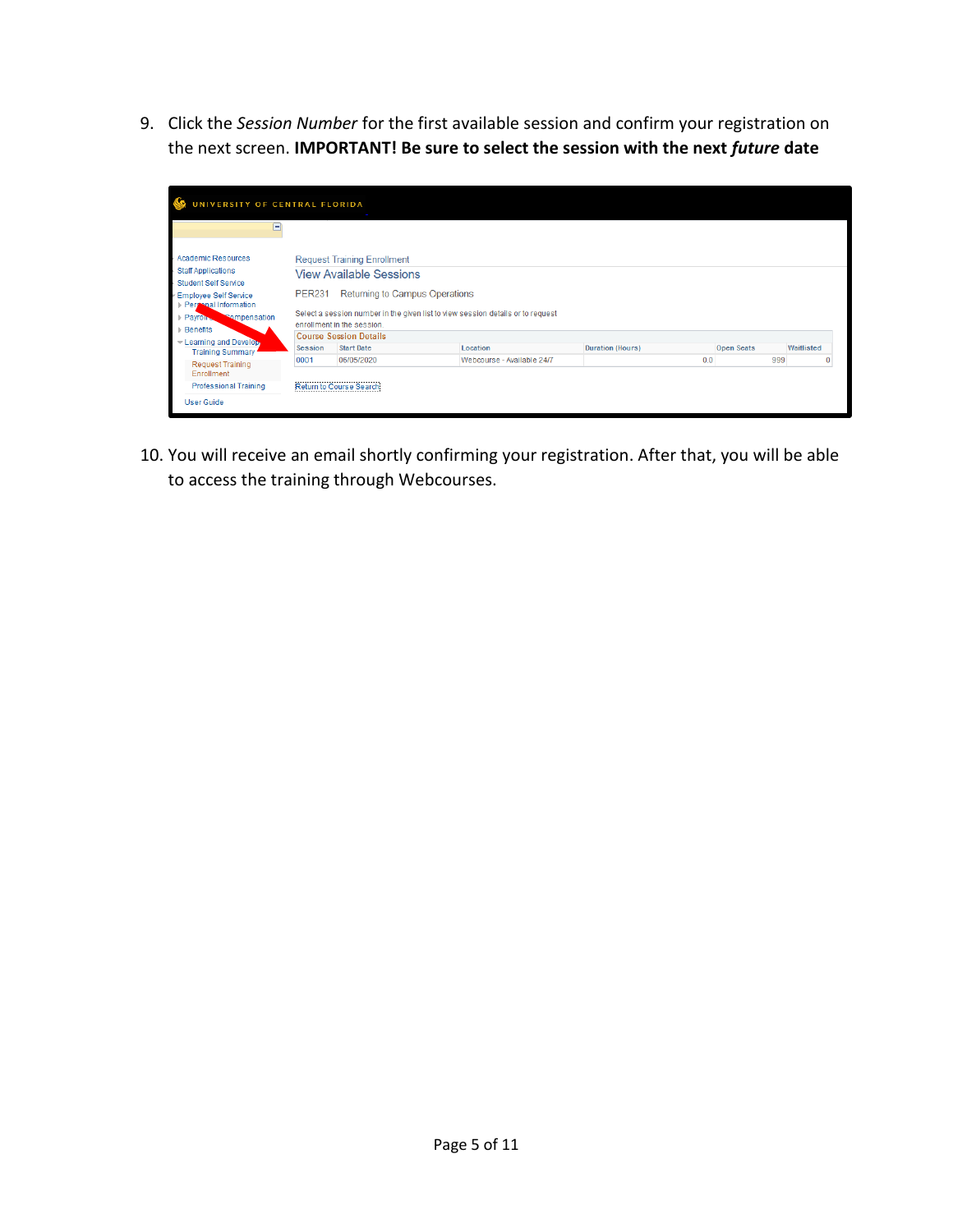#### **Step 2: Logging into Webcourses**

1. Go to webcourses.ucf.edu or to Webcourses@UCF in the MyUCF menu



2. If prompted, log in using your NID and NID password

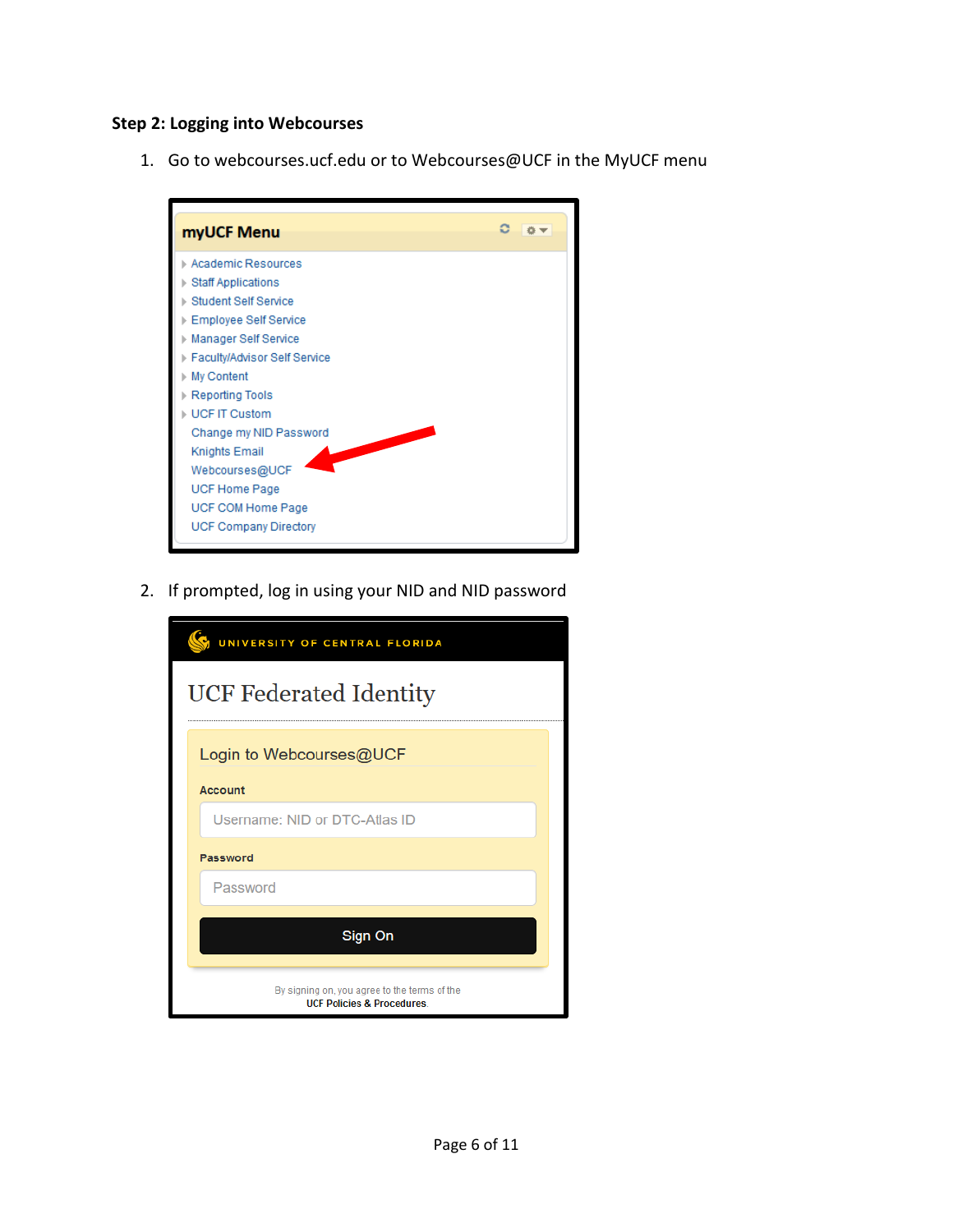3. Returning to Campus Operations will appear on your Webcourses dashboard



4. If Returning to Campus Operations does not appear, check your Courses list

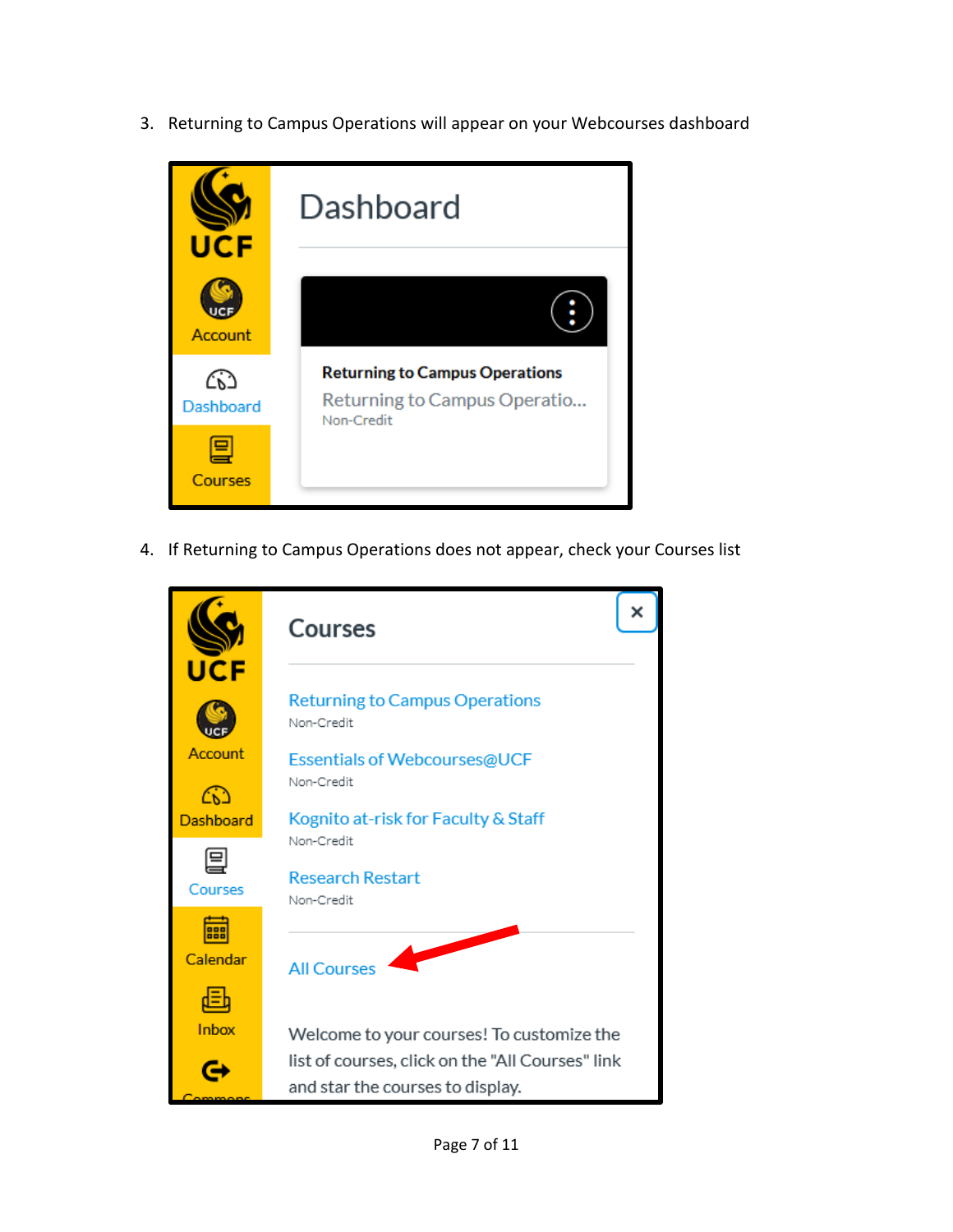5. If you still do not see Returning to Campus Operations, wait 24 hours and check again. If you still do not see the training, then ask for help. During periods of high volume, it can take our system some time to process your registration.

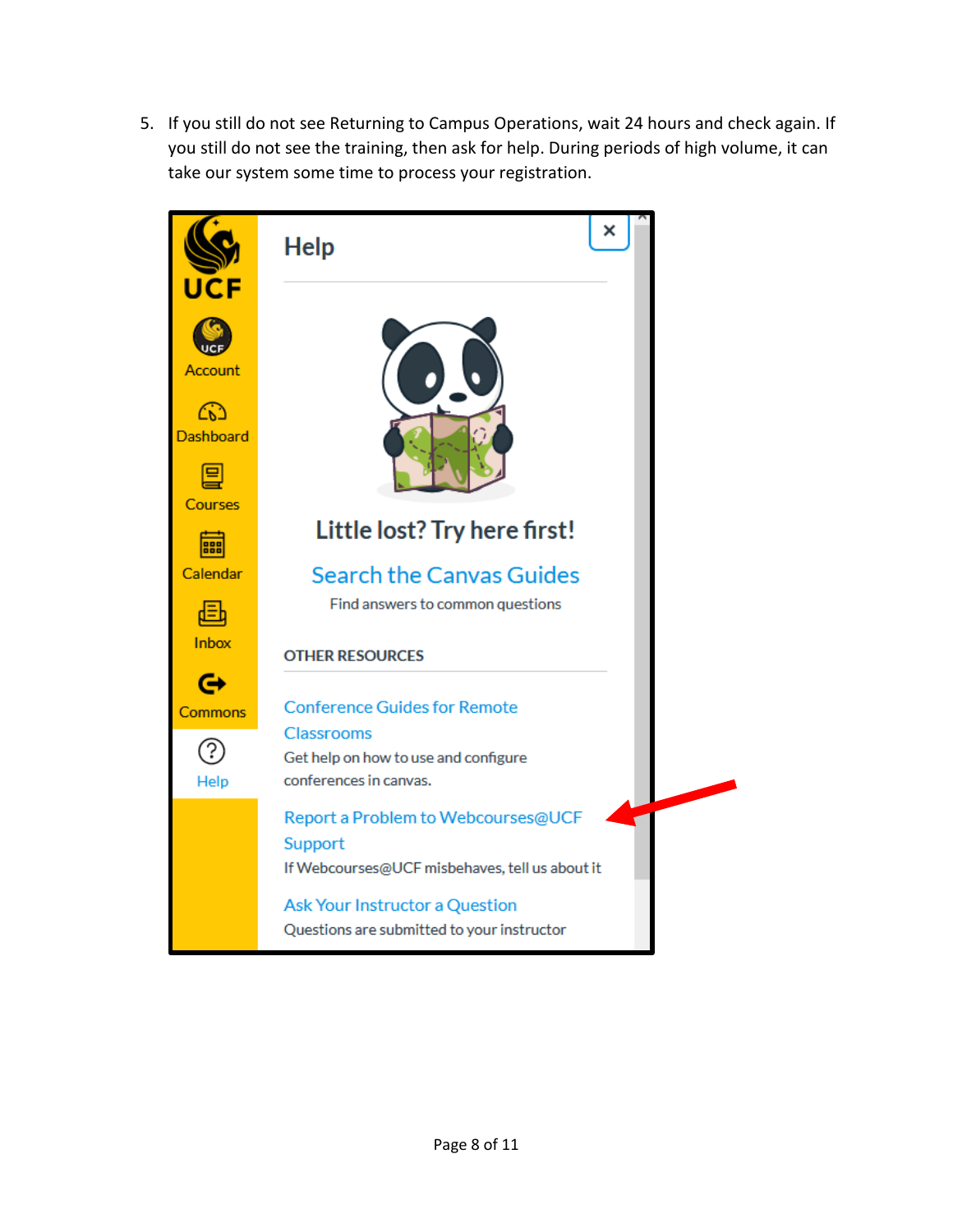#### **Step 3: Take the course**

- 1. The Returning to Campus Operations Webcourse contains all the information you need to complete the online training module.
- 2. At the end of the homepage, there is a hyperlink to the Course Modules, click Course Modules to begin the training.

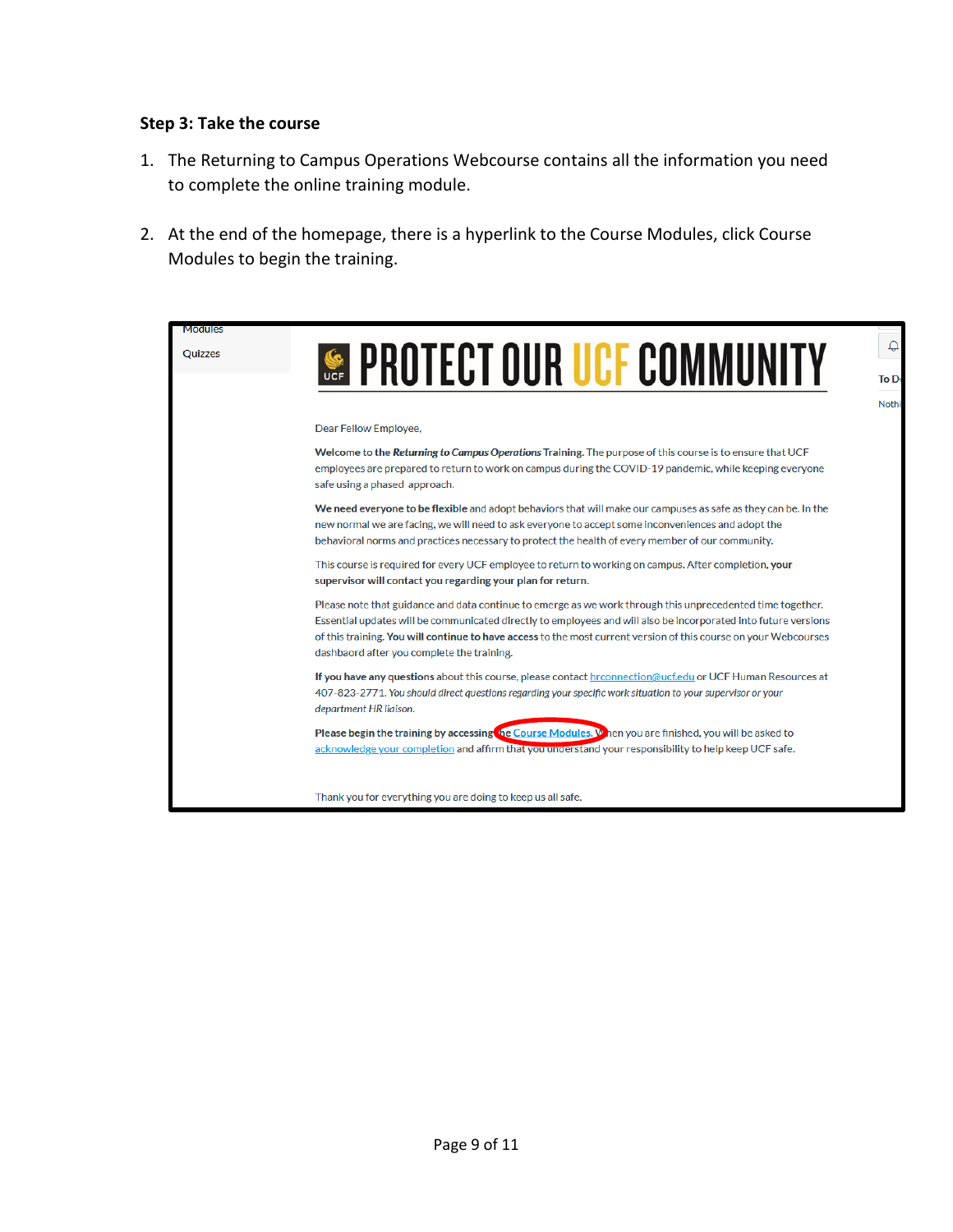## **Step 4: Complete the "Quiz" in Webcourses**

1. After reading through the course, you must complete the "Quiz" to earn credit. Click the Quizzes tab in the left menu to find the "Quiz" named Acknowledgement & Affirmation.



2. Click on Affirmation & Acknowledgement



3. Click Take the Quiz